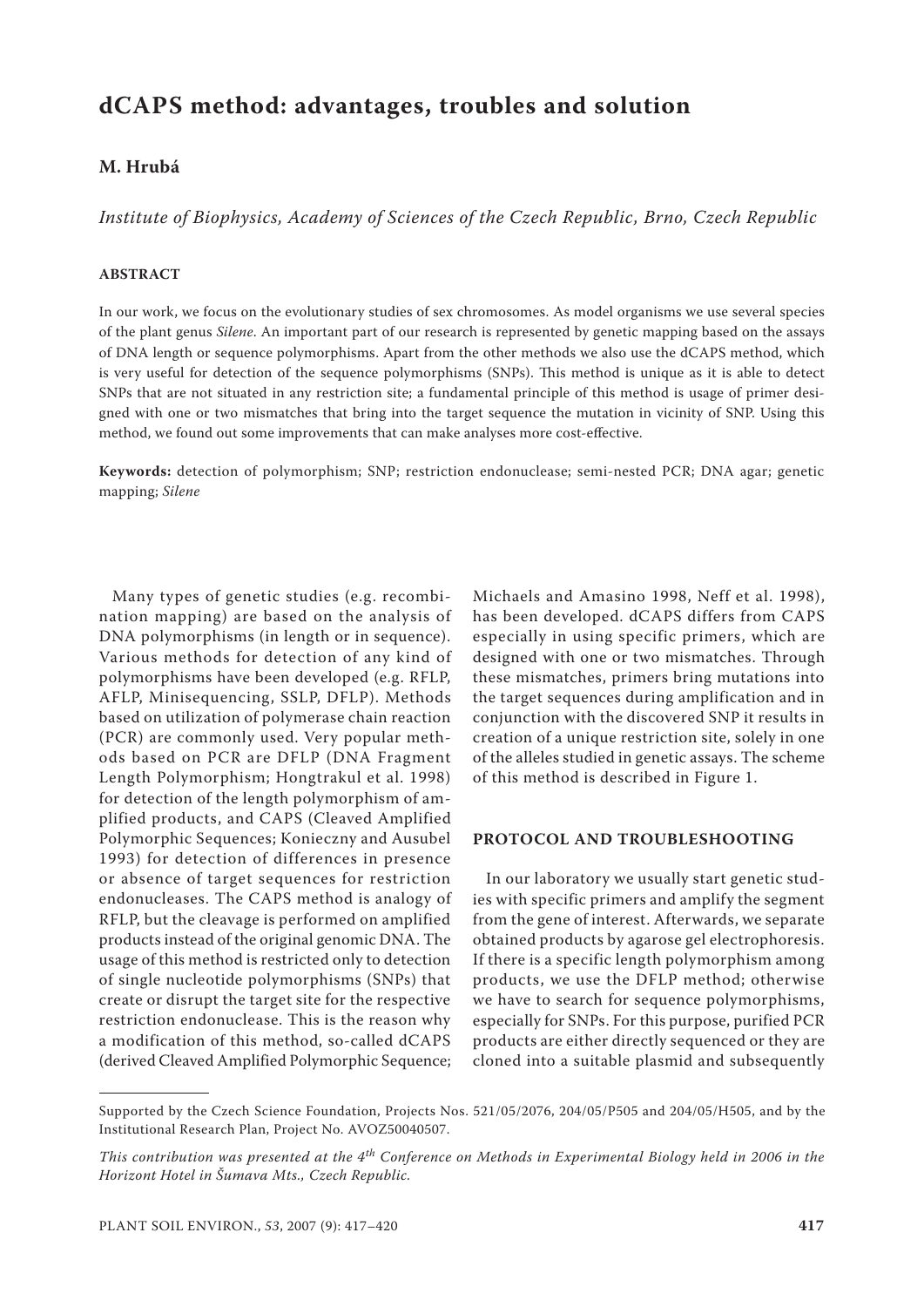

Figure 1. Scheme of the dCAPS method. (A) Segments of two different alleles (difference is highlighted by bold and underlined letters) of the studied gene with specific dCAPS primer with one mismatch (letters in grey box). (B) Products of PCR performed with dCAPS primer (originated mutations are marked by grey boxes). (C) Results of digestion of PCR products by restriction endonuclease. (D) Products of digestion separated by gel electrophoresis

sequenced. The sequences obtained from PCR products can be analyzed by PC software to visualize the chromatograms of sequences – e.g. BioEdit (www.mbio.ncsu.edu/BioEdit/bioedit.html). Then, we look for two overlapping peaks in the sequence, which might indicate a polymorphism (SNP) suitable for mapping. If sequences are derived from a number of plasmid clones, we align all the sequences using the program ClustalW 1.8 (Thompson et al. 1994; http://searchlauncher.bcm.tmc.edu/multi-align/multi-align.html) and visualize the alignment using the program BOXSHADE 3.21 (www.ch.embnet.org/software/ BOX\_form.html). Finally, we search for the differences (SNPs) among sequences. If the found SNP can be distinguished by specific restriction endonuclease, we use the CAPS method; on the contrary, if the SNP does not affect any restriction site, we utilize the dCAPS method.

The first step in the dCAPS method is designing the primer with a specific mismatch. This procedure can be performed manually, however, a useful program is available – dCAPS Finder 2.0 (Neff et al. 2002; http://helix.wustl.edu/dcaps/ dcaps.html). If we put two segments of sequences containing SNP in the input form and determine the number of desired mismatches in primers, the program calculates several suitable primers. The

output of this program provides a set of suitable primer sequences along with appropriate restriction endonucleases.

We perform PCR with a combination of dCAPS primer in pair with a primer specific for the target sequence. We test suitability of this primer pair by the program Primer3 (Rozen and Skaletsky 2000; http://frodo.wi.mit.edu/). As the position of primer is fixed to the surrounding of the SNP, it is often impossible to obtain a primer of optimal PCR performance. Relatively often, PCR with this pair of primers gives either non-specific products or, sometimes, no product. We solved this problem by two-step amplification – semi-nested PCR. In the first reaction we apply specific primer pair on genomic DNA template. In the second amplification reaction, we use the dCAPS primer in pair with one of the specific primers and a small amount of PCR products (in principle 0.2 ng) from previous reaction instead of the genomic DNA template. Recently, a similar approach has been published by Gale et al. (2005), where the authors described their good experience with the same solution of this problem; they did an extra step of PCR products purification before the second amplification reaction. We think this purification is not necessary, as we obtained very good results even if this additional step was omitted.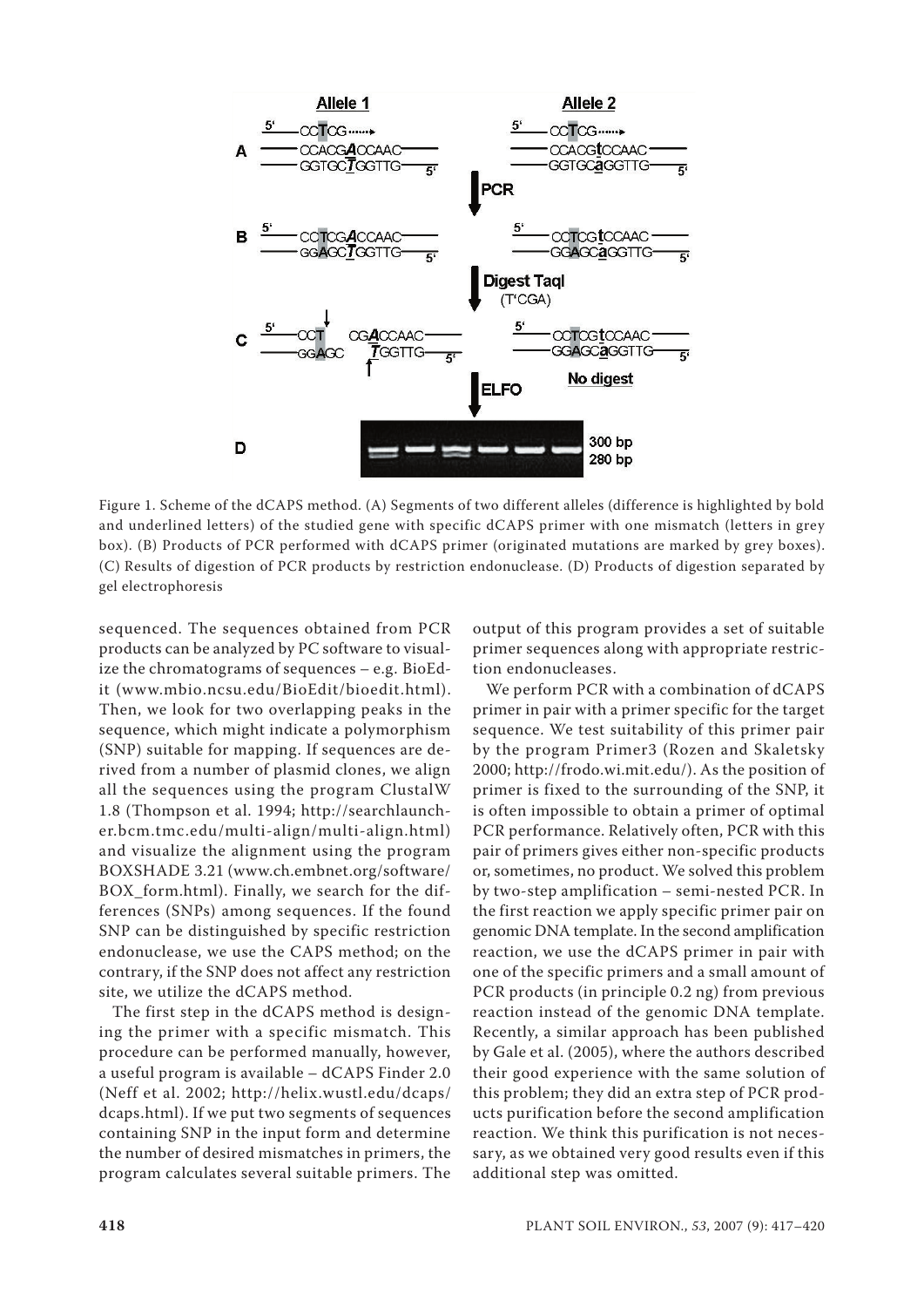

Figure 2. Gel separation of products obtained from semi-nested PCR with dCAPS primer. Varying amounts of Taq polymerase (TopBio) in both steps are assigned above each line

For the economization of the protocol we tested the minimum amount of Taq polymerase (TopBio) in both steps of semi-nested PCR to obtain sufficient amount of PCR products. In the first step we used 0.5U, 0.25U, 0.125U or 0.05U of Taq polymerase for one reaction (25  $\mu$ l). The remaining components of the reaction were as follows: 1/10 of total reaction volume of 10 × PCR Blue Buffer (TopBio); 200µM of each dNTP (Promega); 200nM forward primer; 200nM reverse primer; 30 ng of genomic DNA; and deionized water up to total volume 25 µl. We performed PCR on the PTC 200 MJ Research Thermocycler under the following conditions: primary denaturation 94°C/3 min; next 35 cycles:  $94^{\circ}$ C/30 s, T<sub>m</sub> (according to the used primers)/1 min,  $72^{\circ}$ C/t<sub>e</sub> (according to the length of products); final extension 72°C/5–10 min. At the end of the PCR process, we took a small fraction (about 0.2 ng) from each reaction tube and we used it as a template in the second step. The reaction components and conditions in the second step are similar as in the first step, except for template and one primer (dCAPS primer). The amount of Taq polymerase was used according to Figure 2. Finally, the PCR products of the second step were separated on 1% agarose gel (stained with ethidium bromide). From the results we detected the combination of minimum amount of Taq polymerase – for the first step it was 0.125U, for the second step it was 0.25U (Figure 2).

After the amplification we digested  $10-15$  µl of the obtained PCR products by restriction endonuclease specific for the target site created by SNP along with dCAPS primer. The choice of buffer and temperature depends on the used restriction endonuclease. We specified the incubation time for all of digestion reactions to 2–3 hours. After the termination of digestion we have to prepare agarose gel in a high concentration (3–3.5%), because the length difference between digested and non-digested products is usually very small (about 20 base pairs, according to the length of dCAPS

primer). We have also a positive experience with the usage of DNA agar (Marine Bioproducts), instead of agarose for preparation of the high-concentrated gels (Žlůvová et al. 2005). The advantage of this improvement is that in comparison with agarose, there is only a half consumption of agar necessary to obtain the gel with the same differentiation ability. It is therefore much easier to prepare highly concentrated gels. We prepared the gels in TAE buffer and the electrophoresis was run in the same buffer. Before pouring the melted gel into tray, we added ethidium bromide to the final concentration 0.5 µg/ml. After the electrophoresis, we observed the gel under UV light. We can usually distinguish three types of patterns according to the presence or absence of the restriction site – two bands (heterozygote), only the shorter one (homozygote type I), or only the longer one (homozygote type II).

We successfully used the CAPS and dCAPS approaches for detection of SNP for genetic mapping of sex chromosomes of the plant *Silene latifolia* (Nicolas et al. 2004; unpublished data) and *S. otites* (unpublished data). During our work we discovered some improvements for performing the dCAPS method. These improvements can resolve some possible problems during process and they economize the protocol.

## **Acknowledgments**

The author sincerely thanks to the supervisor Bohuslav Janoušek.

### **REFERENCES**

Gale L.R., Bryant J.D., Calvo S., Giese H., Katan T., O'Donnell K., Suga H., Taga M., Usgaard T.R., Ward T.J., Kistler H.C. (2005): Chromosome complement